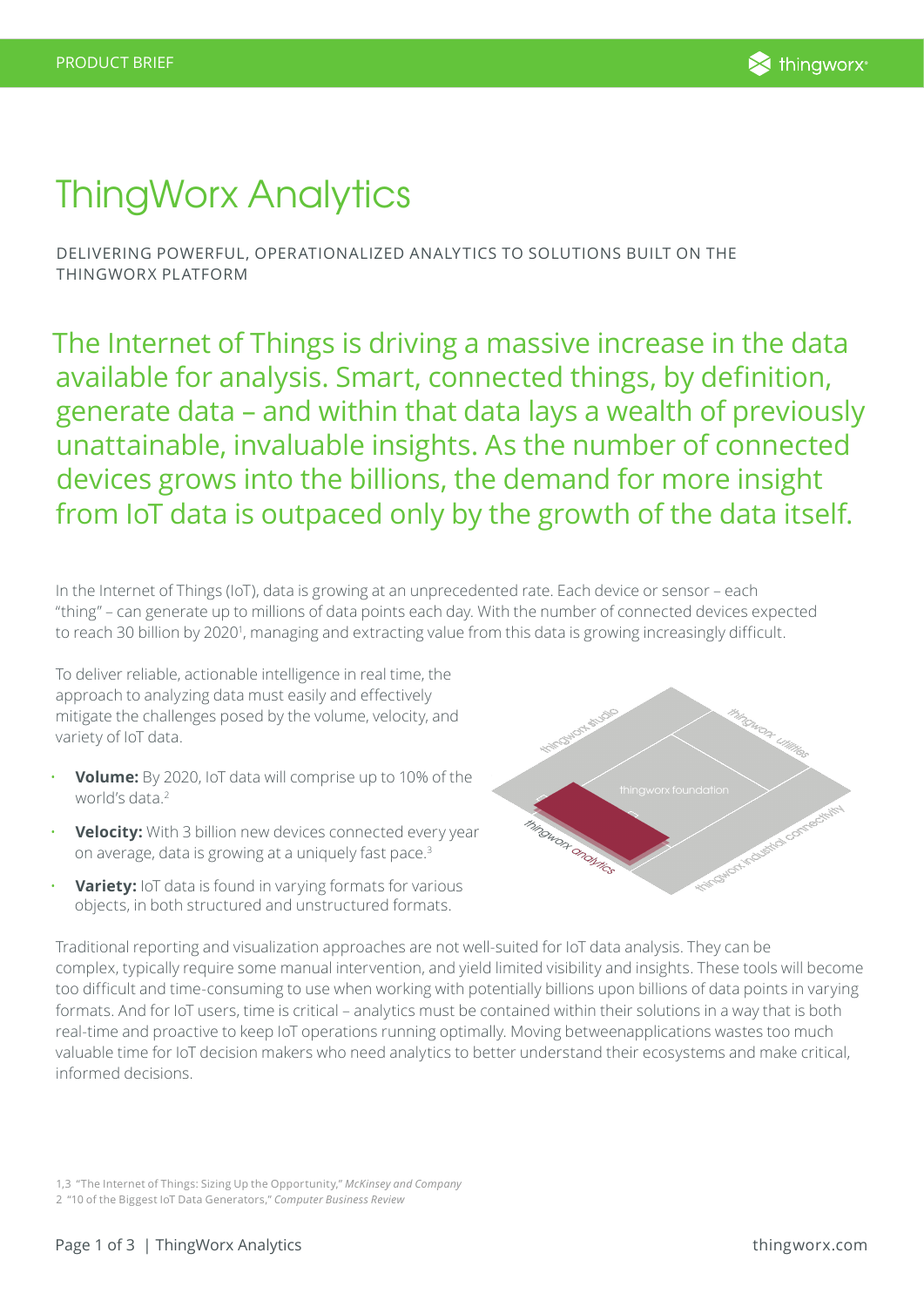

## Meet ThingWorx Analytics

ThingWorx Analytics is designed to specifically tackle the volume, velocity, and variety challenges of IoT data analysis within ThingWorx-powered solutions. Solutions are enhanced with sophisticated analytics made available to users via simple, intuitive user interfaces, easy-to-understand information and visualizations.

With ThingWorx Analytics, enterprises easily:

- Monitor edge devices and provide real-time pattern and anomaly detection on real-time data streams
- Provide automated predictive modeling and operationalization of results directly into IoT solutions built with ThingWorx
- Deliver prescriptive and simulative analytics that identify contributing factors to an outcome and explain how to change a predicted outcome
- Automatically maintain predictive and simulative intelligence that is delivered to end-users

## Key Benefits

- Automation of complex analytical processes simplifies the development of smart, connected products, operations, and solutions
- User-friendly interfaces, tools, and applications enable complex analytical capabilities for those who are not data experts
- Deep, real-time insights, predictions, and recommendations derived from "thing" data enhance operational planning and decision-making
- Replay functionality enables analysis of historical data and supports forensic investigation of data after an incident
- Production-ready deployment enables enterprises to get up and running quickly - at the edge, on premise, or in the cloud

#### How It Works

ThingWorx Analytics delivers powerful, automated analytics capabilities to ThingWorx-powered solutions – including real-time pattern and anomaly detection, automated predictive analytics and contextualized recommendations.

Utilizing simple user-friendly interfaces, visualizations, and easy-to-use tools, ThingWorx Analytics eliminates the need for developer or user expertise in data modeling, complex mathematics, statistical analysis, artificial intelligence, or machine learning.

## **ThingWorx Analytics offers robust functionality through each of its core components:**

- **• ThingWorx Analytics Server:** Automates complex calculations and generates predictions, simulations, and prescriptions. Uses historic data to automatically build, validate, and maintain models that can be used by ThingPredictor and recommend instructions that can be used by ThingOptimizer.
- **• ThingWatcher:** Finds anomalies from edge devices in real-time. Automatically observes and learns the normal state pattern for every device or sensor, without the need for setting rules or applying pre-calculations, then monitors each for anomalies and delivers real-time alerts to end users.
- **• ThingPredictor:** Automatically predicts future outcomes. Subscribes "things" to relevant outcome-based predictions (time to failure, errors per hour, etc.) and displays results in context through any ThingWorx-powered solution or experience.\*
- **• ThingOptimizer:** Improves future performance and results with automated prescriptions and simulations. Automatically identifies the key factors causing a given outcome.\*